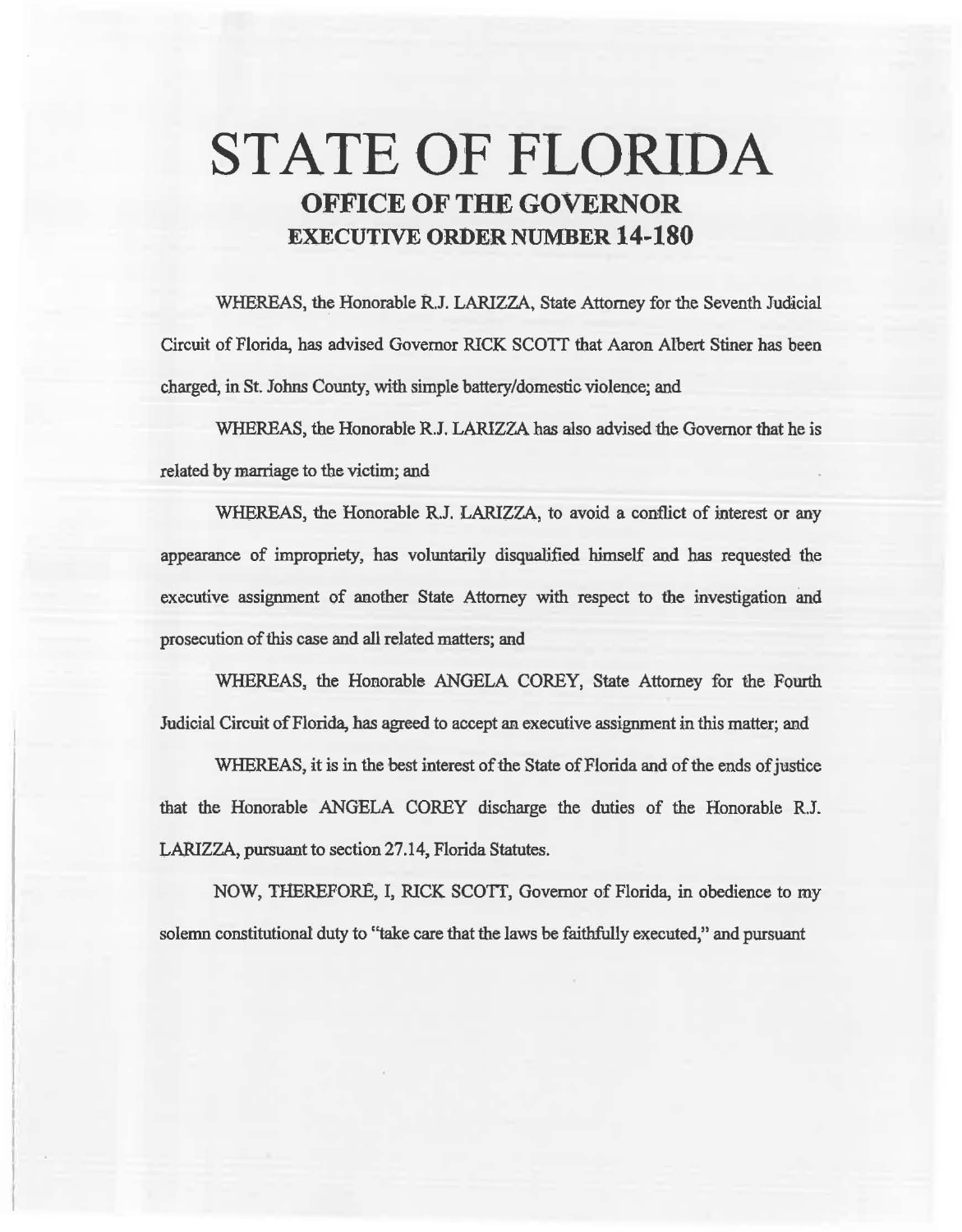to the Constitution and laws of the State of Florida, issue the folowing Executive Order, effective immediately:

### Section l.

The Honorable ANGELA COREY, State Attorney for the Fourth Judicial Circuit of Florida, referred to as the "Assigned State Attorney," is assigned to discharge the duties of the Honorable R.J. LARIZZA, State Attomey for the Seventh Judicial Circuit of Florida, as they relate to the investigation, prosecution and all matters related to Aaron Albert Stiner. Section 2.

The Assigned State Attomey or one or more Assistant State Attorneys and Investigators, who have been designated by the Assigned State Attorney, shall proceed immediately to the Seventh Judicial Circuit of Florida, and are vested with the authority to perform the duties prescribed herein.

#### Section 3.

All residents of the Seventh Judicial Circuit are requested, and all public officials are directed, to cooperate and render whatever assistance is necessary to the Assigned State Attorney, so that justice may be served.

#### Section 4.

The period of this Executive Assignment shall be for one (1) year, to and including May 30, 2015.